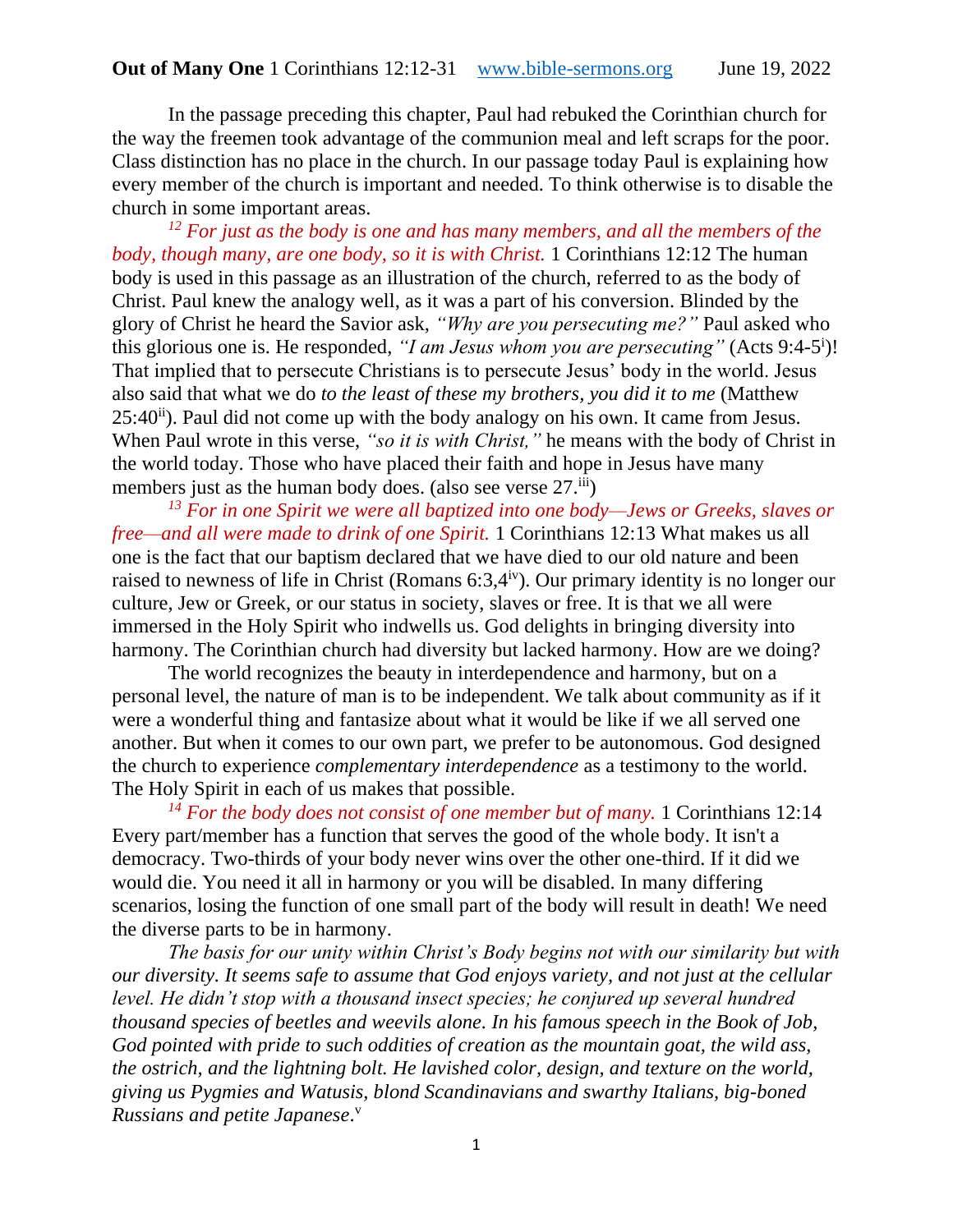*<sup>15</sup> If the foot should say, "Because I am not a hand, I do not belong to the body," that would not make it any less a part of the body. <sup>16</sup> And if the ear should say, "Because I am not an eye, I do not belong to the body," that would not make it any less a part of the body. <sup>17</sup> If the whole body were an eye, where would be the sense of hearing? If the whole body were an ear, where would be the sense of smell? <sup>18</sup> But as it is, God arranged the members in the body, each one of them, as he chose.* 1 Corinthians 12:15-18 Paul illustrated our need for one another and the variety of gifts and callings by pointing to the human body. So many differing functions combine to make up one whole being that is interdependent on all its unique parts and their abilities. Without one of these parts, we are considered handicapped. Thus, the church needs a great variety of callings, without which it is hindered in some way.

Notice that it is God who arranges the members in the body as He chooses. God decides what each person's gift is and where it will be used. One problem in the American church is that we look for a church that meets our need, rather than seeing where we can be fed as well as being of service. If people would ask God where He wants them, there would be a whole shake up in the churches of today. And this is why churches are not as effective in their communities as they could be. We too often choose what we like rather than where God wants to place us to serve.

It is amazing how our entire body responds to pain or an attack or pleasure. All the members naturally share the experience and do their part to respond uniquely but in unity. The diversity is essential. We can't ignore a body part or do without it and still be whole. Sometimes because of a defect or accident or war a member of one's body is missing. We make prosthetics to replace it for cosmetic reasons but also for functionality. We must value every member and see their importance. To isolate one member is to our own detriment, unless, as we'll see later in this letter, that member is diseased. There are those rare cases in which the diseased member is endangering all the other members, such as is the case with cancer. Cancer is the result of a cell's shut down mechanism failing. It begins reproducing without the ability of normal cells to limit their reproduction as needed by the rest of the body.

*<sup>19</sup> If all were a single member, where would the body be?* 1 Corinthians 12:19 Recently I watched interviews with D-Day veterans. A couple of them commented that one of the most traumatizing memories was the many individual body parts lying in the sand and floating in the ocean. And yet we don't seem to be too concerned about the many members of the body of Christ who have chosen isolation. They cannot fully function on their own and they are handicapping a local church body by not fulfilling their God assigned roles. God can replace them with someone else, but do we realize what we are doing when we decide nothing is good enough for our presence? We do more harm to ourselves than we do to the body when we limit our service to God. However, we will be held accountable for both (Romans  $14:12^{vi}$ ). A body part by itself may live for a while on ice, but it will soon die. If we all decided to be independent there would be no real representation of Christ in the earth.

A lone ranger Christian is not a hero. Sheep stay in flocks for safety and to help one another know which way to go. They can survive on their own on an island where there are no predators or noxious weeds, - but this world has a predator and is full of poisonous weeds that look delicious (1 Peter 5:8vii; Hebrews 12:15viii).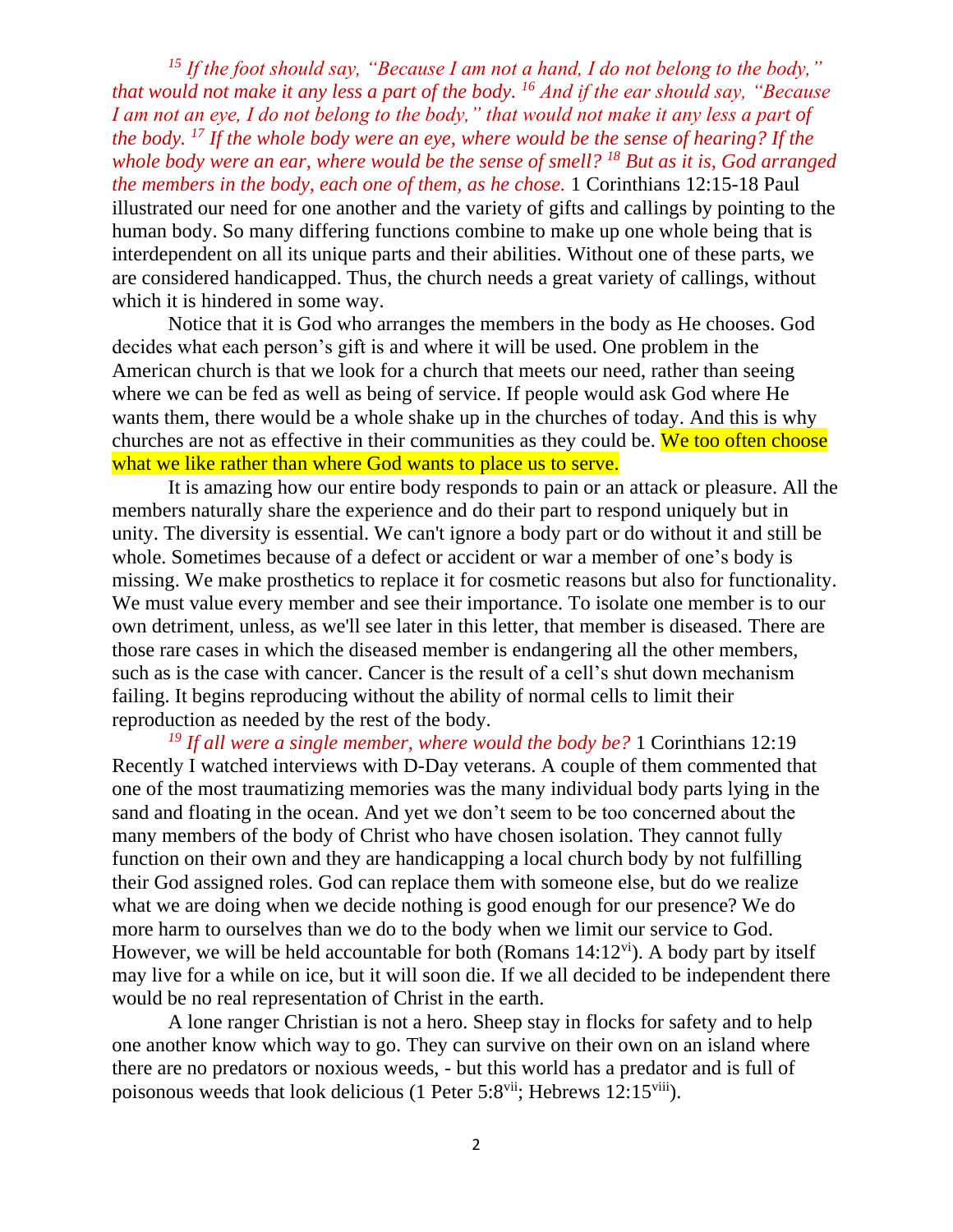*<sup>20</sup> As it is, there are many parts, yet one body.* 1 Corinthians 12:20 *God requires only one thing of "cells": that each person be loyal to the Head. If each cell accepts the needs of the whole Body as the purpose of its life, then the Body will live in health. It is a brilliant stroke, the only pure egalitarianism I observe in all of society. God has endowed every person in the Body with the same capacity to respond. In Christ's Body a teacher of three-year-olds has the same value as a bishop, and that teacher's work may be just as significant. A widow's dollar can equal a millionaire's annuity. Shyness, beauty, eloquence, race, sophistication—none of these matter, only loyalty to the Head, and through the Head to each other*. ix

*<sup>21</sup> The eye cannot say to the hand, "I have no need of you," nor again the head to the feet, "I have no need of you."* 1 Corinthians 12:21 The church often emphasizes the more notable gifts, but each gift is dependent on all the others. What if there is no janitor? What if there is no one who comes alongside the hurting guest? What if there is no administrator or treasurer? One missing cog can cause a gear to fail.

*Many people hop around to different communities looking for the right fit. If we are members of a local church, we are indispensable. And all of the other members are indispensable parts of our lives. They, too, are part of the body that God has put together to display the beauty of the gospel.<sup>x</sup>*

*<sup>22</sup> On the contrary, the parts of the body that seem to be weaker are indispensable, <sup>23</sup> and on those parts of the body that we think less honorable we bestow the greater honor, and our unpresentable parts are treated with greater modesty, <sup>24</sup> which our more presentable parts do not require.* 1 Corinthians 12:22-24a This may be referring to the body's internal organs. They are hidden away and rarely thought of but are indispensable. So it is with some members of the body of Christ. You never see the janitor clean, but without her service you would not want to meet here. No one sees the menu selection planning for Wednesday evening, but the young adults sure enjoy it, and so do the guests who sometimes stay because of the hospitality.

Every part has its role, and each is essential. We must treat the differences with respect and not expect each to do more than he or she is designed to do. Some members of the church do not want to speak publicly but love to work behind the scenes. Others have gifts that require them to be vocal and in front of others. Some are gifted with assisting those people. Others have the mental gifts and personalities to teach, while others want to serve in a physical way. And some are gifted at spotting the needs of others and assisting them. Each is as important as the others.

*24b But God has so composed the body, giving greater honor to the part that lacked it,* 1 Corinthians 12:24b *Rather than being a sign of weakness, interdependence is God's design for the church. The church is to be a microcosmic picture of a restored humanity and is to reflect God's original intention for humanity (i.e., interdependence). Rather than embracing the hierarchy and celebrity culture in the world surrounding the church, it is called to be a countercultural community.xi*

*<sup>25</sup> that there may be no division in the body, but that the members may have the same care for one another. <sup>26</sup> If one member suffers, all suffer together; if one member is honored, all rejoice together.* 1 Corinthians 12:25,26 And so we recognize the need to honor one another and value each one's role in the body. If the foot is injured, the whole body suffers. If we have a toothache, our whole body is not going to function well, and yet how often do we think of the importance of each tooth? Being one body with many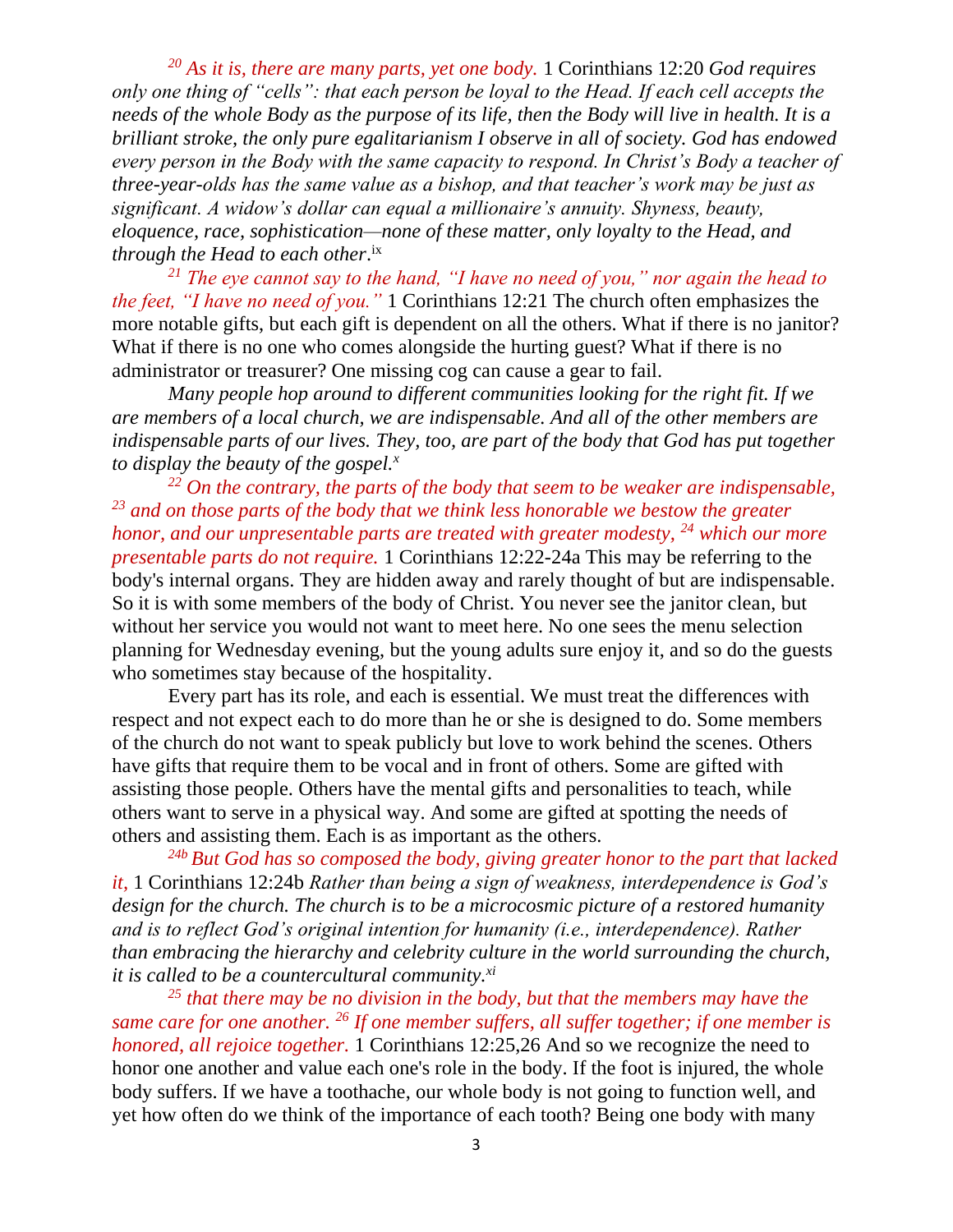members means we suffer with those who suffer and rejoice if one member is honored. It is not a competition but a collaboration.

This is community as God intended it. In the 1960s there were many communes that started up looking to establish a different kind of society. They all eventually failed because the nature of man is to be independent, and each person has their own ideas about what is right or wrong. The desire for community is from God, but it can only work when we give up our independence and rely on the same One, while each member is sacrificing for one another as Jesus sacrificed Himself for us (Ephesians 5:25-27<sup>xii</sup>). There is a cost to have true community.

I experienced community in a cult, but that was because we were all devoted to the leader and his teaching. We separated ourselves from the culture and thought by doing this we were dedicating our lives to God. It was a counterfeit of true community with Christ as the head. Even so, many who left the group missed that oneness. Of course, even in the body of Christ, some members will be present to serve their own interests. There are tares in the wheat field (Matthew  $13:38,39^{xiii}$ ). But we are to be patient and loving but honest in the hope that the kindness of God will lead them to repentance  $(Romans 2:4^{xiv})$ .

*<sup>27</sup> Now you are the body of Christ and individually members of it.* 1 Corinthians 12:27 This is profound. Do we think of ourselves in this way, that each of us is a vital part of the rest of us? Do we see the importance of us using our gifts for the whole while receiving the expression of other's gifts? Or do we think we are independent?

While writing notes for this passage years ago, I was facing a situation where a type A personality thought they knew what was best for the congregation and told the elders that they should lead in a physical issue. They said voting on it is unbiblical. Well, is the congregation the body or not? Do they also have the Spirit or not? Yes, elders are to lead spiritually, but not even that is to be done with a heavy hand. (Matthew  $20:25^{xy}$ ; 2 Corinthians 1:24<sup>xvi</sup>; 1 Peter 5:3<sup>xvii</sup>) (They went out from us, but they were not of us. 1 John  $2:19a^{xviii}$ 

If I love Jesus, I must love His body. People say they love Jesus but not His church. That is not possible. You may not like a way a church is organized, or a church's leadership might be ungodly, but we all are to love the body of Jesus in the world today.

*<sup>28</sup> And God has appointed in the church first apostles, second prophets, third teachers, then miracles, then gifts of healing, helping, administrating, and various kinds of tongues.* 1 Corinthians 12:28 *Apostles* - the twelve, official representatives chosen by Jesus as witnesses of the life, death, and resurrection of the Lord. Paul said he was like one born late as Jesus appeared to him and chose him as an apostle to the Gentiles after the ascension, but he did see the resurrected Lord  $(1$  Corinthians 15:8<sup>xix</sup>). A few others have the title who were not witnesses (see Barnabas in Acts  $14:14^{xx}$ ), but in that case, we must consider that as a generic term meaning official representatives as they don't fit the criteria of Acts  $1:21,22^{x}$ , to have been with Christ and seen the risen Lord.

*Prophets* - See 1 Corinthians 14:3<sup>xxii</sup> in which their ministry is described as upbuilding, encouragement, and consolation. They may predict a future event like Agabus did (Acts 11:28xxiii), but that is not their primary role. *Pro - femi* to speak forth a divine message. This can be a sermon that is inspired or a word to an individual that is timely from the Holy Spirit. Next are *teachers*, those who are knowledgeable to teach the Scriptures. These are listed as the first through third as necessary for building up the body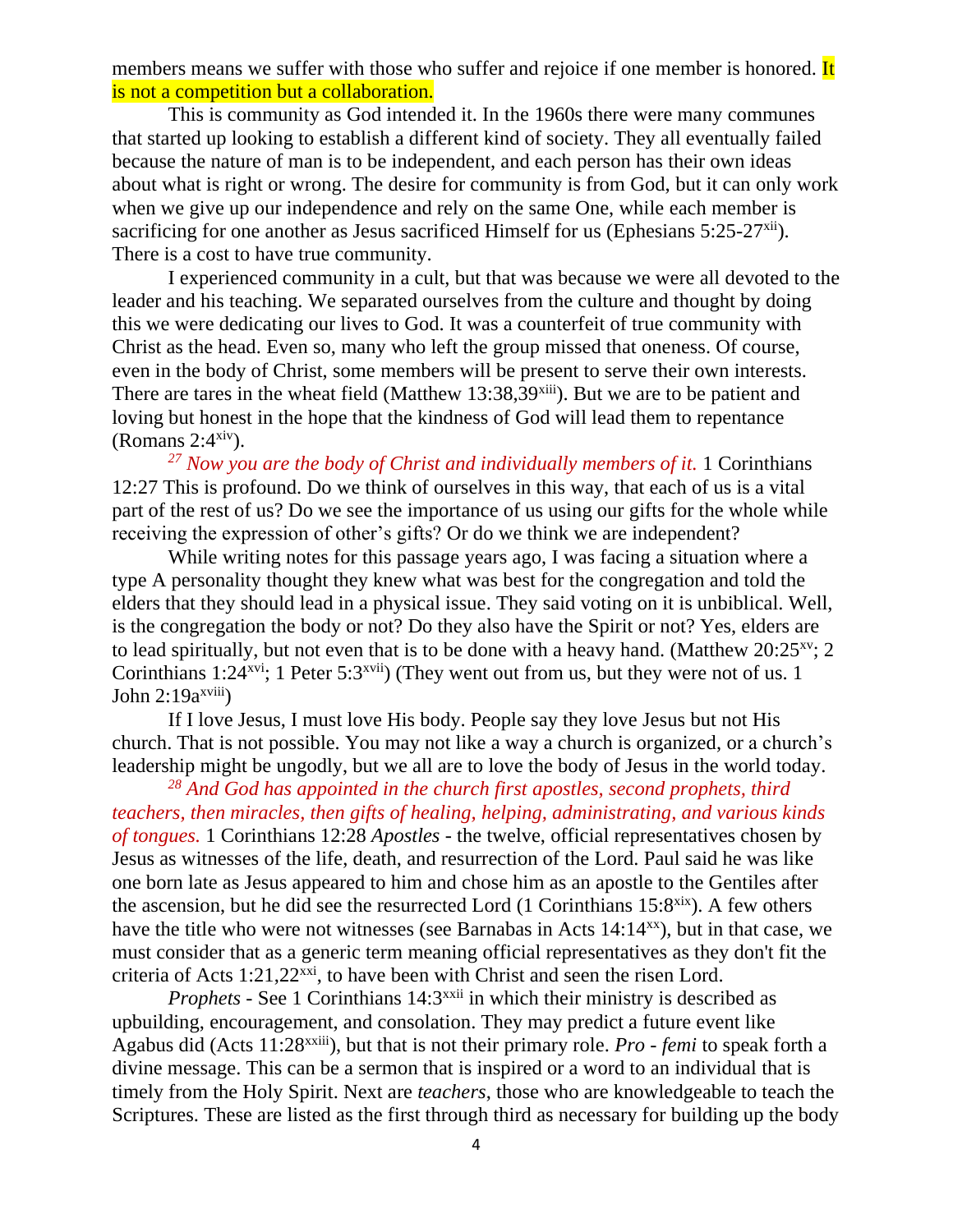(Ephesians  $4:11-13^{x\times i}$ ), but that does not establish a hierarchy or mean that they can do without all the other gifts.

Other gifts include *miracles* - miraculous acts at the leading of the Holy Spirit; *healing* - to pray for another's healing through divine intervention; helping, which is the most needed of gifts and therefore the most common; *administration* - large gatherings need someone other than the speaking elder to help organize. This would often be the head deacon; *tongues* - a gift of languages, supernatural ability to speak another language, or a prayer language from your spirit to God, or as at Pentecost a proclamation of the gospel in the listeners language (Acts  $2:6^{xxy}$ ).

*<sup>29</sup> Are all apostles? Are all prophets? Are all teachers? Do all work miracles? <sup>30</sup> Do all possess gifts of healing? Do all speak with tongues? Do all interpret? <sup>31</sup> But earnestly desire the higher gifts. And I will show you a still more excellent way.* 1

Corinthians 12:29-31 God gives the gifts as He wills, but we should desire the higher gifts, those that are most useful in building up the body. Yet, if we are not given them, we should not try to pretend we have them. No one is dispensable. Our interdependence means we need each one and each one adds to the whole. That is why we need the love of Jesus to overlook faults and failures knowing we too are not yet perfected. Part of the body putting up with weaker members is learning patience and unconditional love. We don't amputate because we think we would be better off without them unless they are not part of the body but attempting to exert an ungodly influence  $(1 \text{ Corinthians } 5:11^{xxvi})$ .

There is something even more excellent than these gifts - a *more excellent way,* or "incomparable way." Lightfoot That is the next chapter. If the gifts are not exercised in love, putting others first, building them up, seeking the mutual good of all, something is wrong (Romans  $14:19^{xxvii}$ ). The first fruit of the Spirit is love, so the gifts of the Spirit should be exercised in the fruit of the Spirit (Galatians  $5:22^{x}$ <sup>xxviii</sup>). If they are not, it indicates an imitation of the gifts by the carnal nature of someone caught in pride.

Paul's point is that there are to be no divisions or hierarchy. We are all one. As one body we are to present to the world a picture of unity out of diversity with all parts working together for the good of all in love. That is so unique and unlike the world that it will draw others to consider that God is at work in our midst.

What is your gift? How do you contribute to the whole body? Finding and exercising your gift is not chore. It is a privilege and a joy.

# Questions:

1 What is Paul's opening analogy and why is he bringing it up?

2 What is the major difference between the church and the world?

- 3 What makes our complementary interdependence possible?
- 4 How do we know God enjoys diversity?
- 5 How does the body illustrate the need to work harmoniously?
- 6 What is Paul's parallel to a severed body part?
- 7 What is the one thing God requires of the cells?
- 8 Why are all the parts in the Body equally important?
- 9 Is verse 27 how you think of yourself?

10 What is even more excellent than the gifts of the Spirit?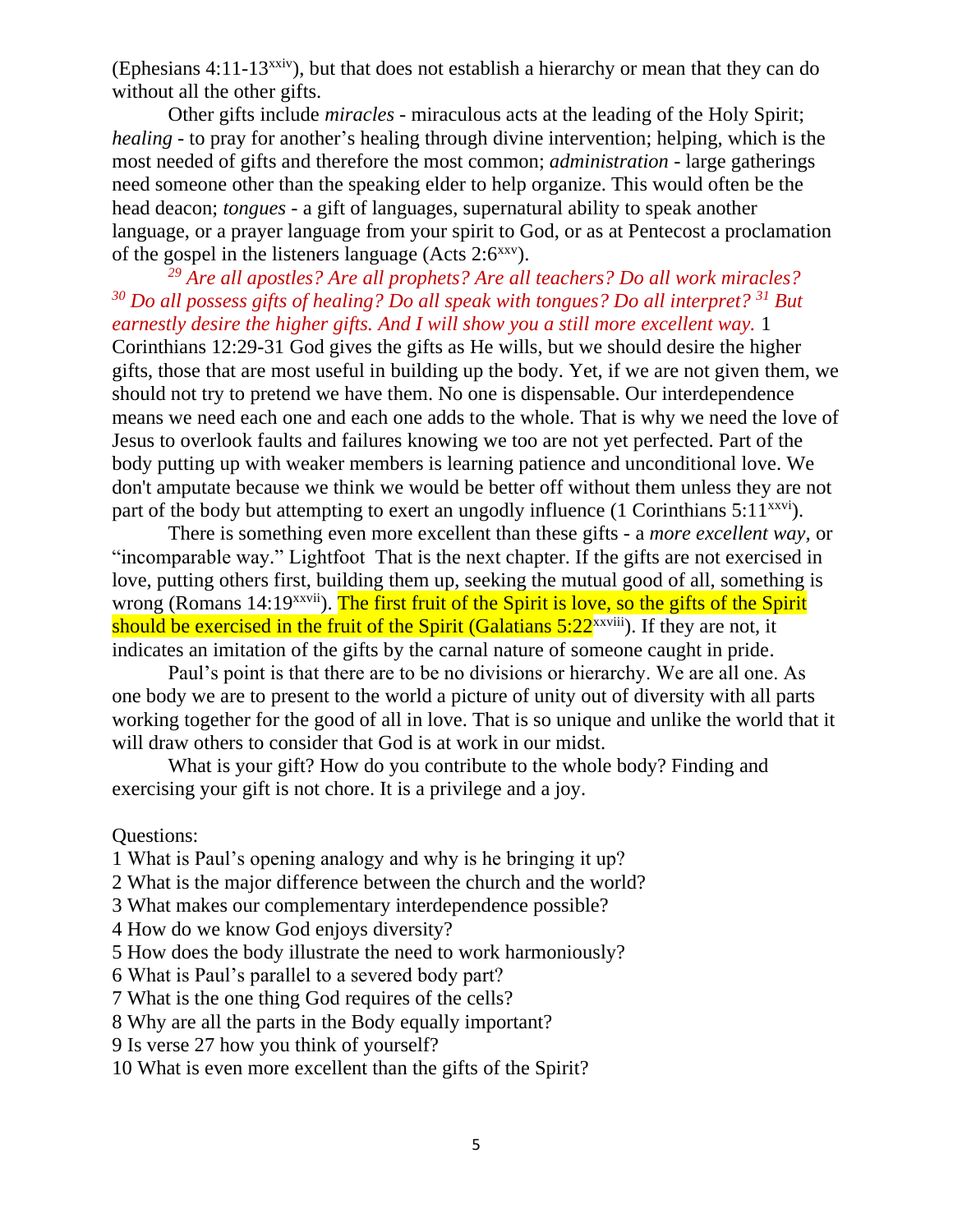<sup>4</sup> And falling to the ground he heard a voice saying to him, "Saul, Saul, why are you persecuting me?" <sup>5</sup> And he said, "Who are you, Lord?" And he said, "I am Jesus, whom you are persecuting.

<sup>40</sup> And the King will answer them, 'Truly, I say to you, as you did it to one of the least of these my brothers, you did it to me.'

 $\mathbf{u}$  Now you are the body of Christ and individually members of it.

iv **Romans 6:3-4 (ESV)** 

<sup>3</sup> Do you not know that all of us who have been baptized into Christ Jesus were baptized into his death?

<sup>4</sup> We were buried therefore with him by baptism into death, in order that, just as Christ was raised from the dead by the glory of the Father, we too might walk in newness of life.

<sup>v</sup> -Yancey, Philip; Brand, Paul; Zondervan. In the Likeness of God (p. 49). Zondervan. Kindle Edition.

# vi **Romans 14:12 (ESV)**

 $12$  So then each of us will give an account of himself to God.

vii **1 Peter 5:8 (ESV)** 

<sup>8</sup> Be sober-minded; be watchful. Your adversary the devil prowls around like a roaring lion, seeking someone to devour.

# viii **Hebrews 12:15 (ESV)**

<sup>15</sup> See to it that no one fails to obtain the grace of God; that no "root of bitterness" springs up and causes trouble, and by it many become defiled;

<sup>ix</sup> -Yancey, Philip; Brand, Paul; Zondervan. In the Likeness of God (p. 58). Zondervan. Kindle Edition.

<sup>x</sup> S. Um, Preaching the Word - 1 Corinthians: The Word of the Cross.

 $\frac{x}{s}$ . Um, Preaching the Word - 1 Corinthians: The Word of the Cross.

# xii **Ephesians 5:25-27 (ESV)**

 $25$  Husbands, love your wives, as Christ loved the church and gave himself up for her,

 $26$  that he might sanctify her, having cleansed her by the washing of water with the word,

 $27$  so that he might present the church to himself in splendor, without spot or wrinkle or any such thing, that she might be holy and without blemish.

## xiii **Matthew 13:38-39 (KJV)**

<sup>38</sup> The field is the world; the good seed are the children of the kingdom; but the tares are the children of the wicked *one*;

<sup>39</sup> The enemy that sowed them is the devil; the harvest is the end of the world; and the reapers are the angels. xiv **Romans 2:4 (ESV)** 

<sup>4</sup> Or do you presume on the riches of his kindness and forbearance and patience, not knowing that God's kindness is meant to lead you to repentance?

## xv **Matthew 20:25 (ESV)**

<sup>25</sup> But Jesus called them to him and said, "You know that the rulers of the Gentiles lord it over them, and their great ones exercise authority over them.

## xvi **2 Corinthians 1:24 (ESV)**

<sup>24</sup> Not that we lord it over your faith, but we work with you for your joy, for you stand firm in your faith.

## xvii **1 Peter 5:3 (ESV)**

 $3$  not domineering over those in your charge, but being examples to the flock.

#### xviii **1 John 2:19a (ESV)**

 $19a$  They went out from us, but they were not of us;

xix **1 Corinthians 15:8 (ESV)** 

<sup>8</sup> Last of all, as to one untimely born, he appeared also to me.

<sup>i</sup> **Acts 9:4-5 (ESV)** 

ii **Matthew 25:40 (ESV)**